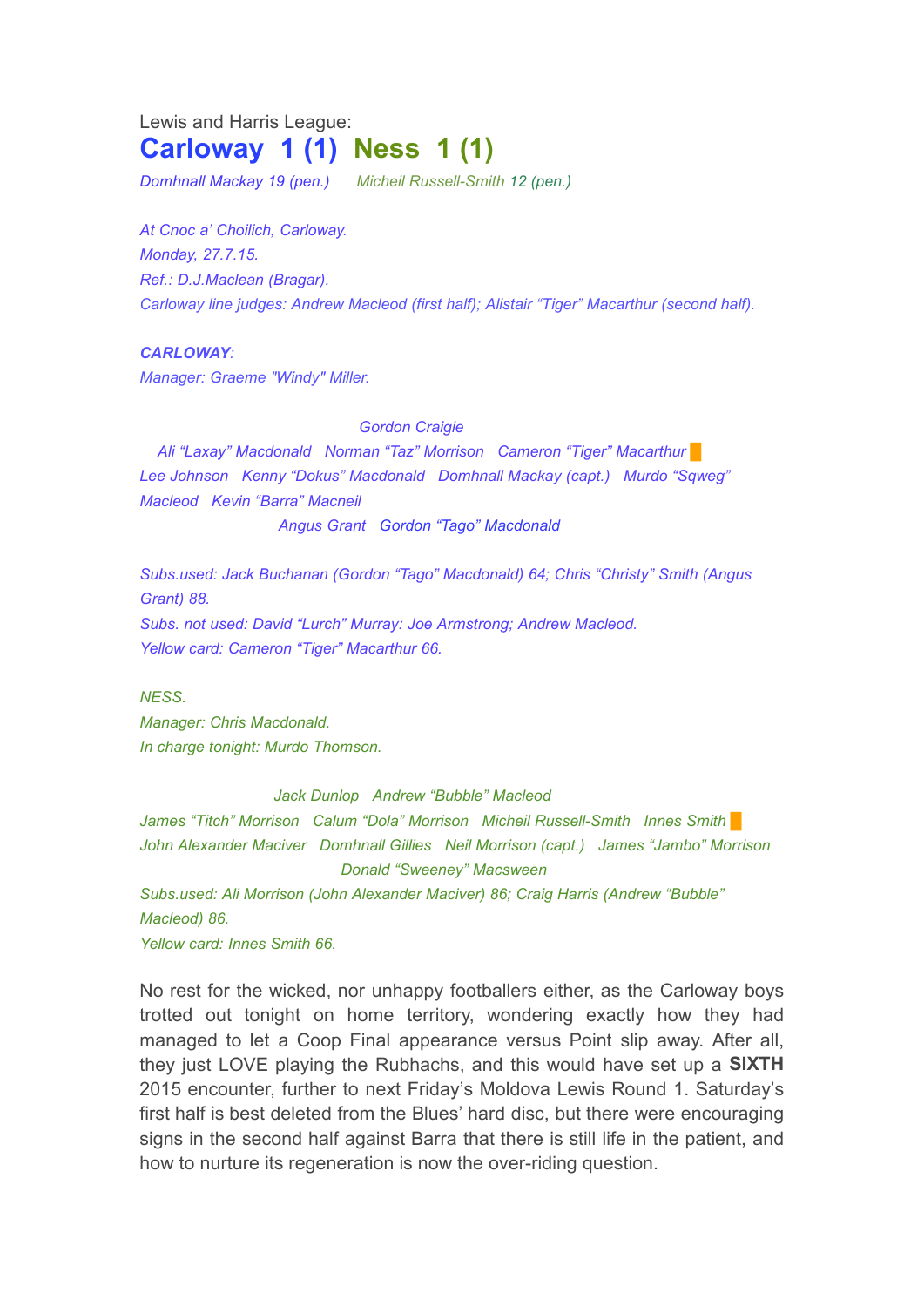Gordon Craigie and the emerging back-line of Ali "Laxay" Macdonald, Norman "Taz" Morrison, and Cameron "Tiger" Macarthur had coped reasonably well in face of repeated, racy assault, while Eachainn Miller and Angus Grant had demonstrated a constant willingness to confront aggressive opposition. Despite Domhnall Mackay, Murdo "Sqweg" Macleod, and Kenny "Dokus" Macdonald finally gelling in the second 45 minutes, and driving the squad forward, the undealt-with problems on the flanks had inexorably led to the final catastrophé.

Unfortunately Eachain Miller joined the still-missed Ross Maciver tonight in unavailability, together with unused Saturday substitute, Stuart "Gochan" Macleod, so "Dokus" withdrew to midfield and this allowed another star unlucky not to make the action on Saturday, Gordon "Tago" Macdonald, to partner Grant up front. Andrew Macleod joined David "Lurch" Murray and Joe Armstrong on the bench, along with the welcome presence of long-absent master hit-man, Jack Buchanan.

While Carloway's League form this season has nose-dived - with only eight points in ten games, to lie sixth - the Niseachs have had a moderately good League season, lying fourth, with 19 points from the same number of games, and, theoretically, still had a chance of the title going into tonight's fixture. Surprisingly, given the teams' relative form, the Blues had come out victorious in both earlier meetings this season, both at Fivepenny: winning 2-0 in the League in early May, and 4-1 on a penalty shoot-out, after a 1-1 draw in an ABC Semi-Final. So, different motives for victory: Carloway, another attempt to solve the equation and salvage some glory from a disappointing season; Ness, still the outside chance of towering glory, a first title since 1999, though they were runners-up in 2001.

A reasonably pleasant day in the west - suitable for gardening, if not sunbathing at Bosta - had deteriorated slightly by 7 p.m., turning overcast, with a persistent nor-easterly chilling the bones of the diehards. The breeze marginally benefitted the Niseachs and the first realistic chance of the game arrived in 8 minutes, when Jack Dunlop's delicately-flighted free-kick from 22 metres in the centre tested Craigie high to his left but he touched the ball over the bar safely for a corner on his left.

Carloway had still not threatened when a gift from the skies - or the whistler granted the men from Ness an early opportunity. Russell-Smith came through the centre, turning inwards off Mackay to reverse-pass to Smith moving through into the Carloway left and he transmitted it onwards to the breaking "Jambo". From just outside the box, the full-back played a low diagonal inwards towards Craigie, and as the keeper moved forward to collect, Dunlop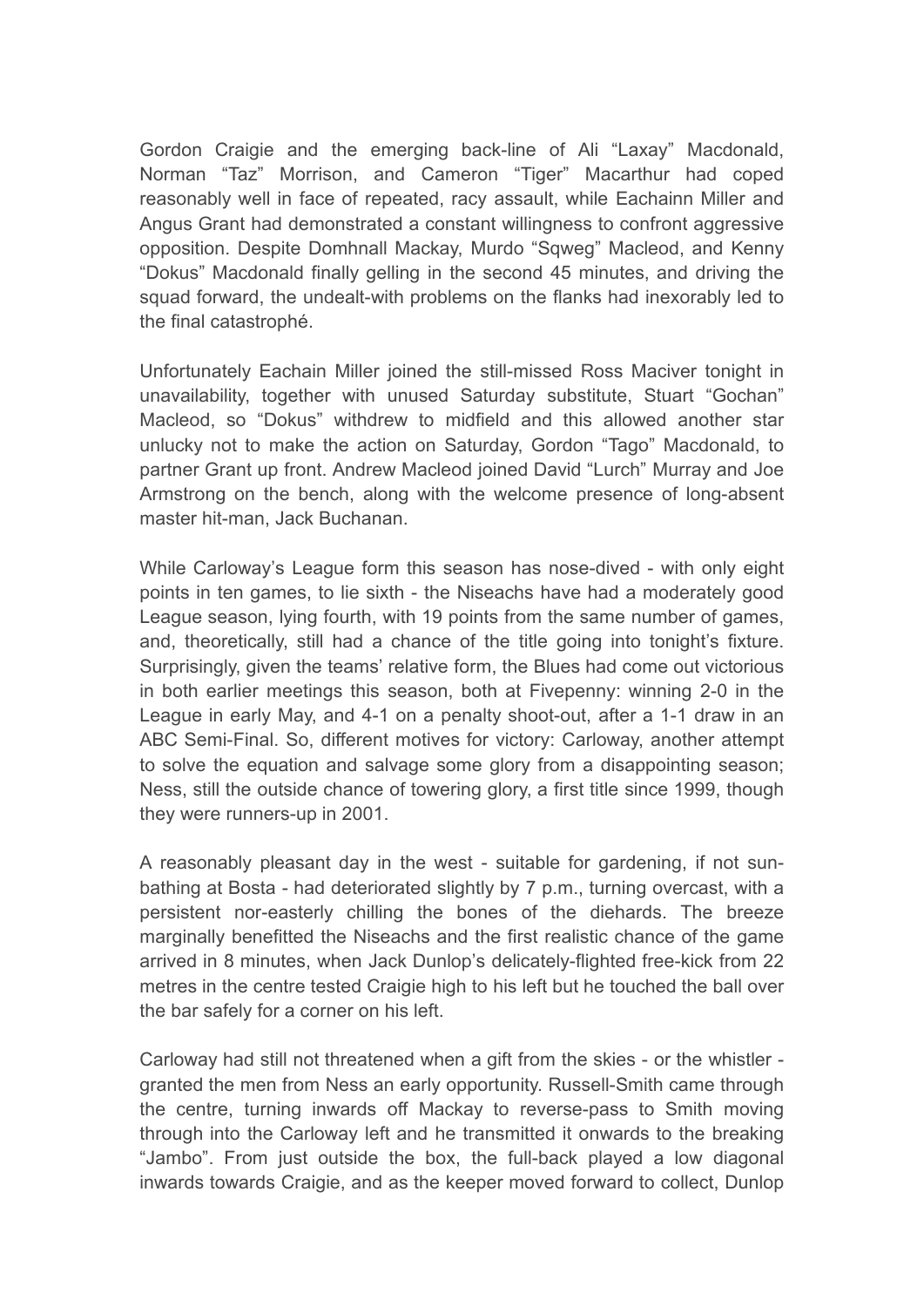moved across him from his right to tip the ball away from him. The goalie made contact with ball and player; down the striker went. Aargh! Bit unlucky for Craigie, but why complain? Only Sir Alex or a Mourinho changes referees' minds. Russell-Smith then sent an absolutely unstoppable cracker low and just inside the keeper's left-hand post. A perfectly-taken strike! (**0-1**).

The Blues remained unfazed and almost replied immediately when "Sqweg", in the centre circle, played straight forward to "Dokus" lurking 22 metres from goal and he turned and swept a perfect breaker through the retreating line for Grant to ghost into the left of the Ness box but his attempted right-foot daisycutter from 16 metres was blocked for a corner by Neil Morrison. A minute later another Dunlop free-kick, this time at the right corner of "Van Der Sar's" box forced the keeper to scramble desperately to his right to block brilliantly for a corner a beauty of a ball about to creep inside his right-hand post.

Then Lady Fortune decided to even the scales by granting na Gormaich a penalty, arguably even softer than Ness's. Interplay between Mackay and "Dokus" saw "Sqweg" freed down the Niseach left, behind "Titch" and Maciver. He made the bye-line to deliver a high cross but it thwacked off the arm/hand of the covering defender - who was it? Smith? - and rocketted away for a corner. It was hardly intentional but perhaps it denied the Blues an advantage, so — . Macsween chose left; Mackay blasted it high to his right (**1-1**).

The game significantly tightened as Russell-Smith, Smith, and "Titch" and Mackay, "Sqweg", and "Dokus" locked horns, meaning that the endlessly running Grant, "Tago", and Dunlop were starved; Carloway's main *bête noire* from the North, "Bubble", being strangely subdued. Was he fit? It was 35 minutes before the Blues threatened again, "Barra" finding "Dokus" moving across and down the left. From midway inside the opposition half, he sent a high inviting cross into the centre of the Niseach box but Mackay's header from around the penalty spot went high over. Two minutes later another dangerous Dunlop free-kick, on the left corner of Craigie's box, was helped onwards by a glancing backwards header by Taz", 10 metres from his goal. Smith's corner came whipping in under Craigie's bar, compelling the keeper to punch straight out for a third corner, which was met by "Titch",12 metres out by the near post, but his header went a foot outside.

In 41 minutes "Laxay" won the ball in his own half and steamed forward to supply "Dokus" moving into the Ness half, and he instantly lifted a delightful lob over "Dola" and Domhnall Gillies for Grant to race into the left of "Sweeney's" box. The young star whacked a low drive to the approaching keeper's right but "Sweeney" stuck out a leg as long as the Forth Bridge to block it away to safety with his foot. In added-on time, yet another Ness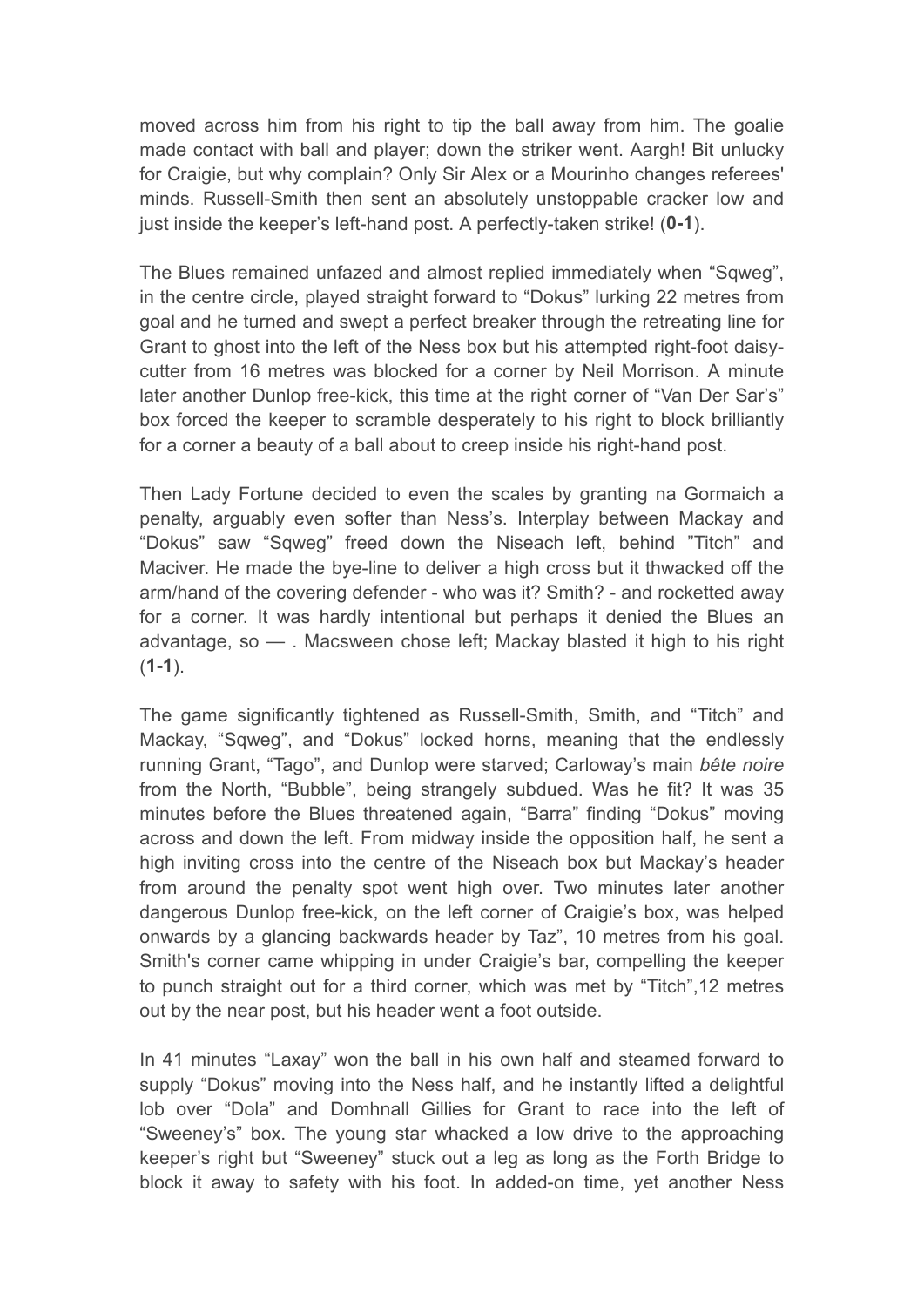corner, this time on Craigie's left, zoomed low across Carloway's goal, 8 metres out, amazingly escaping everyone to reach Dunlop just beyond the far post but the pace was too demanding and his lunging header went straight out.

## **Half-time: Carloway 1 Ness 1**

As entertainment, the contest had sagged slightly after the penalty goals, mainly due to two combative midfields cancelling each other out, though "Tago", Grant, and Dunlop still looked lively. Both back-lines had only been troubled occasionally, and the keepers had to remain alert, not be inspired. Commitment and effort had not been a problem for either side either so it was difficult to imagine what both managers could advise to break the deadlock.

An early break saw "Sqweg" send Johnson down the right, but "Jambo" got back to block his low cross by the near post, 12 metres from the line, for a corner. "Dokus" then sent in a wicked corner from "Sweeney's" right which the keeper had to touch onwards and over his bar. Ness retaliated when Russell-Smith sent his namesake off down the left, outpacing "Tiger" to make the line, where his inwards square ball was reached by Dunlop who instantly whipped in a vicious shot which Craigie blocked for a corner by the near post. Four minutes later it was "Titch's" turn to be denied by "Van Der Sar" as Maciver's through ball sent him into the right of the Carloway box, but Craigie got down sharply to push away for a corner to his right.

The contest was suddenly livening up and in 70 minutes a Smith free-kick, whizzed across goal, escaping every foot, before a sustained period of Blues' pressure, led to "Dokus" being sent down the right by "Sqweg". On the right touch-line, 20 metres from the bye-line, he tried to find Grant on the penalty spot. The Ness captain reacted first to head clear but "Dokus" returned the ball. This time Domhnall Smith headed it out, and when "Dokus" returned it a third time, Johnson ran across the face of the line to meet the curling ball but his intelligent glance whipped a foot over the bar.

Two opportunities soon appeared for the Niseachs: in 78 minutes yet another Dunlop free-kick, to the left of the Carloway box, was deflected off for a corner to Craigie's left and when the corner was headed onwards and out towards the Ness left, "Bubble" gathered, then crossed back in. The ball was returned to him; he tried again; again it was returned, so this time he rushed forward to drive at goal from the edge of the box but his attempt flashed a metre wide and high past the Blues' right-hand post.

In 83 minutes a "Dokus" corner on Ness's left broke outwards towards Johnson on the left edge of "Sweeney's" box. He turned to his right then